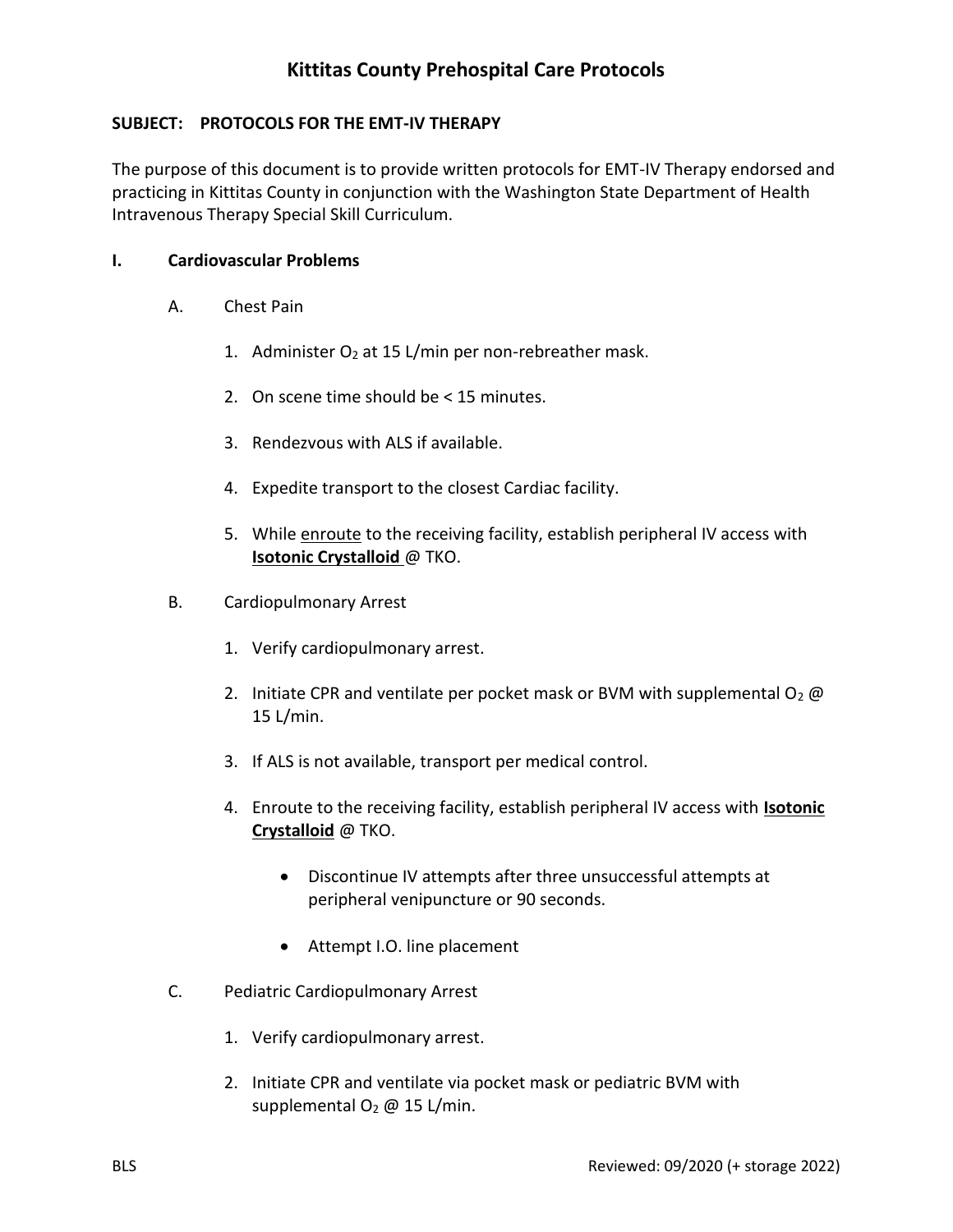- 3. If ALS is not available, initiate transport or rendezvous.
- 4. While enroute to the receiving facility, establish peripheral IV access with **Isotonic Crystalloid** @ TKO.
	- Discontinue IV attempts after one unsuccessful attempt at peripheral venipuncture.
	- Attempt I.O. line placement
- D. Syncope/Stroke
	- 1. Administer  $O_2$  at 15 L/min per non-rebreather mask.
	- 2. While en route to the receiving facility, establish peripheral IV access with **Isotonic Crystalloid** @ TKO. Ideally, 18 ga IV in unaffected arm (affected arm is acceptable if necessary).
	- 3. On scene time should be < 15 minutes.
	- 4. Expedite transport to closest Stroke center
- E. Congestive Heart Failure with Acute Pulmonary Edema
	- 1. Administer  $O_2$  at 15 L/min per non-rebreather mask.
	- 2. Provide positive –pressure ventilation, as necessary.
	- 3. While enroute to the receiving facility, establish peripheral IV access with **Isotonic Crystalloid** @ TKO.

#### **II. Diabetes Mellitus**

- 1. Establish and maintain airway.
- 2. Administer  $O_2 \omega$  15 L/min per non-rebreather mask.
- 3. If good airway and patient is conscious, administer large amount of some type of sugar solution orally, juice or sandwich.
- 4. While enroute to the receiving facility, establish peripheral IV access with **Isotonic Crystalloid** @ TKO.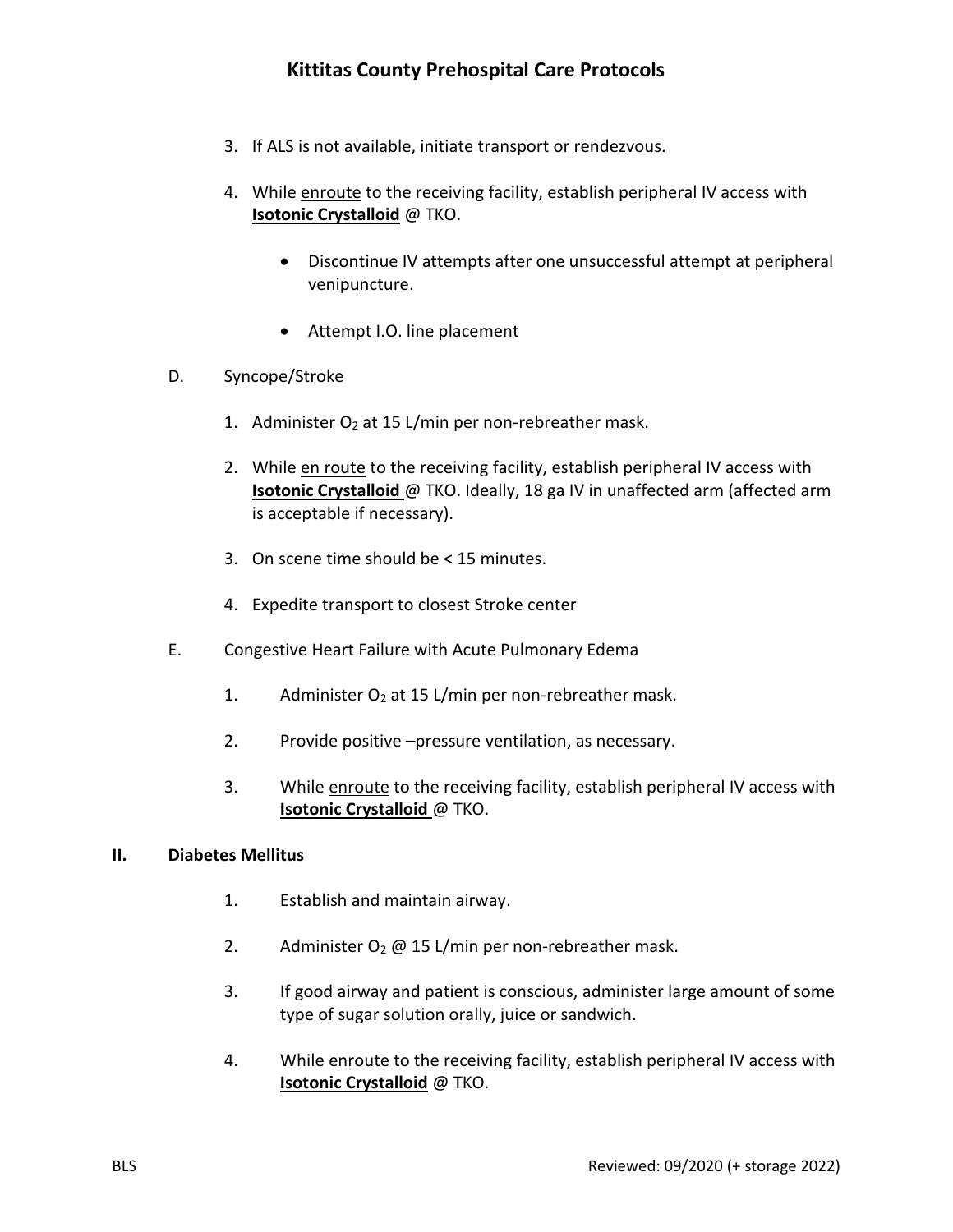5. Perform blood glucose check. If blood sugar is > 500 and there is no sign of CHF, give 500 cc fluid Bolus.

### **III. Hypotension**—Unknown Etiology

- 1. Establish and maintain airway.
- 2. Administer  $O_2 \omega$  15 L/min per non-rebreather mask.
- 3. If trauma is present, refer to trauma protocols.
- 4. Establish large-bore IV catheter with **Isotonic Crystalloid** and titrate fluid to challenge patient's BP and clinical findings. If there are no signs of CHF, give 500cc ~ 10 minutes fluid bolus en route. If there is no improvement in BP, provider should contact medical control.
- 5. If no improvement from IV fluid challenge and no signs of pulmonary edema, while enroute to the receiving facility, establish a second IV with **Isotonic Crystalloid**, and run both up to approximately 1500 ml.

### **IV. Trauma**

- 1. Establish and maintain airway.
	- Administer  $O_2$  at 15 L/min per non-rebreather mask.
- 2. Serial vital signs.
- 3. Unless extended extrication or multiple patients, on-scene time should be approximately 10 minutes.
- 4. In all cases that may result in significant blood loss and/or severe trauma:
	- a. While enroute to the receiving facility, establish large-bore IV catheter with **Isotonic Crystalloid**, and if systolic BP  $\geq$  90 mm Hg run @ an appropriate rate to maintain BP.
	- b. If systolic BP < 90 mm Hg, run wide open and establish a second large bore IV; aim to maintain systolic BP to at least 90 mm Hg.
- 5. In severe trauma, as many procedures as possible should be performed en route to the receiving facility. Venipunctures may be performed at the scene, so long as transport will not be delayed by doing so.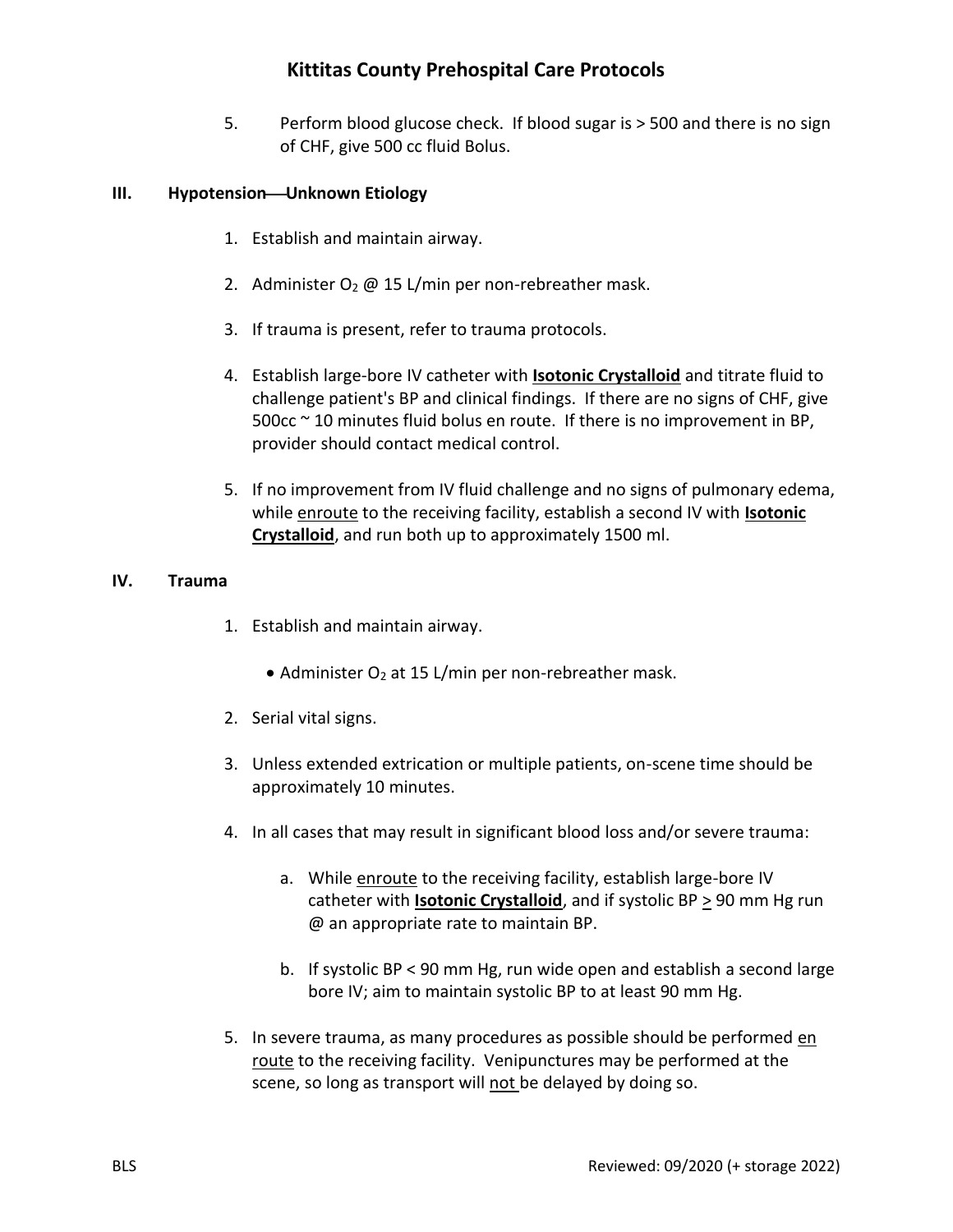### **V. Pediatric**

- 1. Administer  $O_2 \omega$  15 L/min per non-rebreather mask. If not tolerated, administer blow-by oxygen.
- 2. Perform other BLS procedures as indicated, in accordance with protocols.
- 3. In the patient with significant blood loss and/or severe trauma, while en route to the receiving facility:

a. Establish peripheral IV line with **Isotonic Crystalloid**, and bolus @ 20 cc/kg, using a pressure infusion device or syringe.

b. Discontinue procedure for children (no signs of puberty) after one attempt at peripheral venipuncture.

4. Intraosseous Infusion: To establish a route for drug or fluid administration for an infant or child who needs immediate life-saving intervention and there is an inability to establish a peripheral line within 90 seconds.

### **VI. Obstetrical Emergencies**

- 1. Obtain history and perform detailed physical exam.
- 2. Administer  $O_2 \omega$  15 L/min per non-rebreather mask.
- 3. If scene delivery is imminent, establish a large-bore IV catheter with **Isotonic Crystalloid** running @ TKO.
- 4. If scene delivery is not imminent, while enroute to the receiving facility, establish a large-bore IV catheter with **Isotonic Crystalloid** running @ TKO.

#### **VII. Other Protocols**

- 1. The IV Technician should discontinue procedure after three unsuccessful attempts at venipuncture for adults (within 90 seconds) and one unsuccessful attempt at venipuncture for pediatric patients.
- 2. Intraosseous I.O.) line placement for Adults and Pediatric Patients When venous access cannot be obtained rapidly
	- a. Chief Indications
		- i. Compensated and uncompensated shock
		- ii. Cardiac Arrest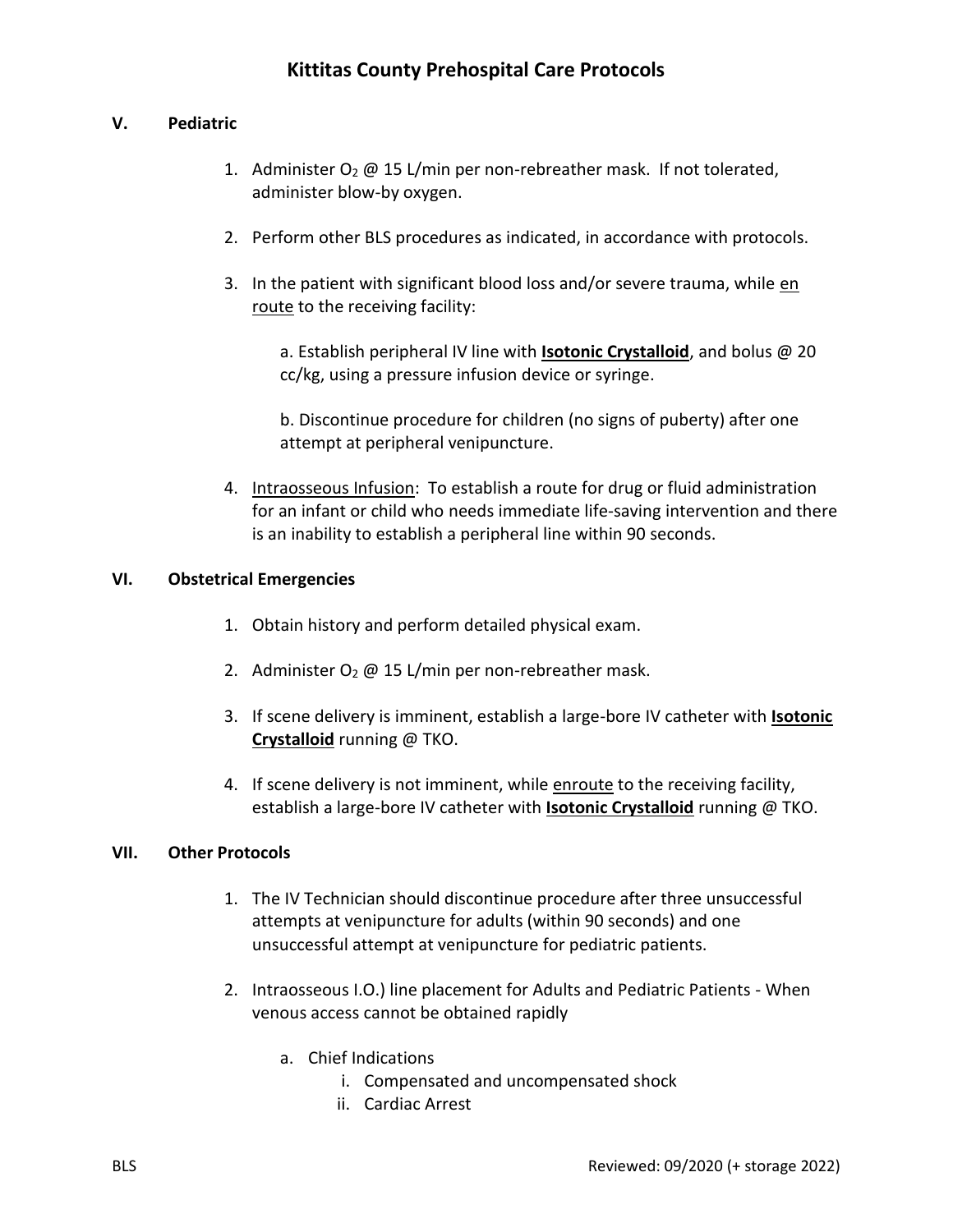- b. Contraindications
	- i. Known fracture of the bone chosen for line placement
	- ii. There is infection present in the leg chosen for line placement
	- iii. I.O. should not be attempted on the same leg more than once
- c. Sites for Intraosseous needle insertion
	- i. Proximal Tibia
	- ii. Distal Femur
	- iii. Distal Tibia
- 3. IV Technicians may not establish saline locks unless intending to start an IV. Saline-locks may be established to avoid the risk of inadvertent rapid-fluid administration and the inconvenience of manipulating IV tubing and fluid bags while moving and handling patients. IV Technicians may attend patients with saline locks established by hospital personnel.
- 4. Cannulation of the external jugular vein is not permissible by IV Technicians.
- 5. Peripheral IV access should be established enroute to the receiving facility, unless on scene time is extended for other reasons.
- 6. At no time, should establishing peripheral access take precedence over basic life support procedures.
- 7. When requested by Law Enforcement, blood draws may be performed if peripheral access is going to be established as part of patient care. Treatment and transport should not be delayed to perform a blood draw.

Local Transfers (in county): IV Technicians may attend and serve as the lead provider on local, inter-facility transfers for patients who have been administered medications.

Out of town Transfers: IV Technicians may attend and serve as the lead provider on out-of-town, inter-facility transfers for patients who have received medication > 30 minutes prior to transport.

- 8. NO BLOOD PRODUCTS may be given.
- 9. For situations not described in these protocols, or for other basic life support procedures, the EMT-IV Technician is to operate under the current *Washington State EMT Protocols and the Intravenous Therapy Field Protocols.*
- 10. **STORAGE OF FLUIDS** All Crystalloid Solutions should be stored in accordance with manufacturer's instructions. Fluids must be protected from